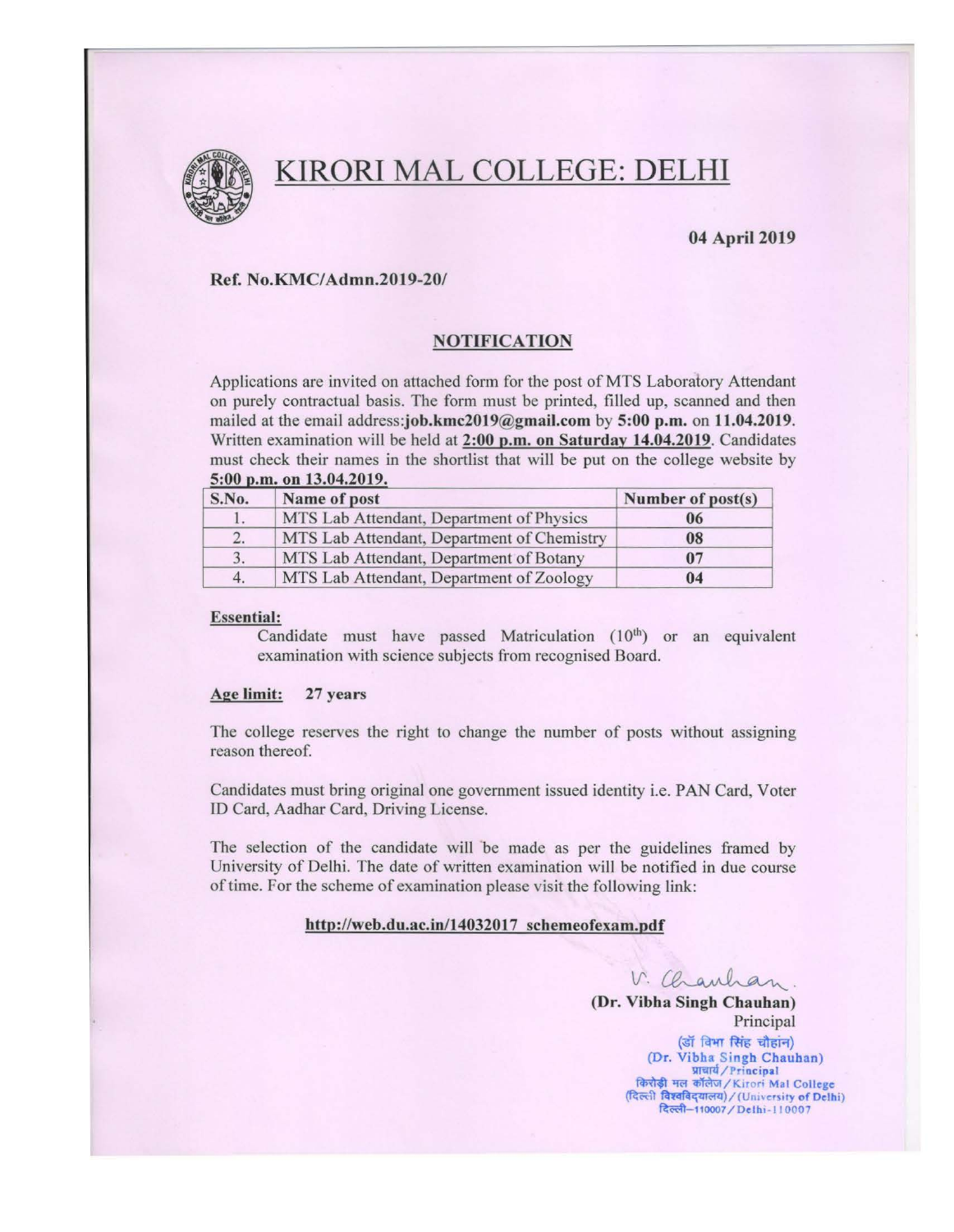|    |                          | <b>KIRORI MAL COLLEGE</b>                         |                        |
|----|--------------------------|---------------------------------------------------|------------------------|
|    |                          | (University of Delhi)                             | Affix here             |
|    |                          | Delhi-110007                                      | <b>Recent Passport</b> |
|    |                          | College Website: www.kmcollege.ac.in              | size<br>Photograph     |
|    |                          | <b>APPLICATION FORM FOR NON-TEACHING POSTS</b>    |                        |
|    |                          |                                                   |                        |
|    | 1. Name of the Applicant |                                                   |                        |
|    | (in Block Letters)       |                                                   |                        |
|    | 2. Father's Name         |                                                   |                        |
|    | 3. Date of Birth         | (i)<br>YY YY<br>DD M M                            |                        |
|    |                          |                                                   | Months as on $\ldots$  |
| 4. |                          | Category to which you belong (Gen./SC/ST/OBC/PwD) |                        |
| 5. |                          |                                                   |                        |
|    |                          |                                                   |                        |
|    |                          |                                                   |                        |
|    |                          |                                                   |                        |
|    |                          |                                                   |                        |
|    |                          |                                                   |                        |
|    |                          |                                                   |                        |
|    |                          |                                                   |                        |
|    |                          |                                                   |                        |
|    |                          |                                                   |                        |
|    |                          |                                                   |                        |
| 6. |                          |                                                   | (Male / Female)        |

- 6.
- 
- 8.

# 9. Educational Qualification (from 10<sup>th</sup> onwards)

 $\overline{7}$ .

| Exam Passed /<br>Degree Obtained | Board/University | Institution | Passing Year | % marks and<br>Division |
|----------------------------------|------------------|-------------|--------------|-------------------------|
|                                  |                  |             |              |                         |
|                                  |                  |             |              |                         |
|                                  |                  |             |              |                         |
|                                  |                  |             |              |                         |